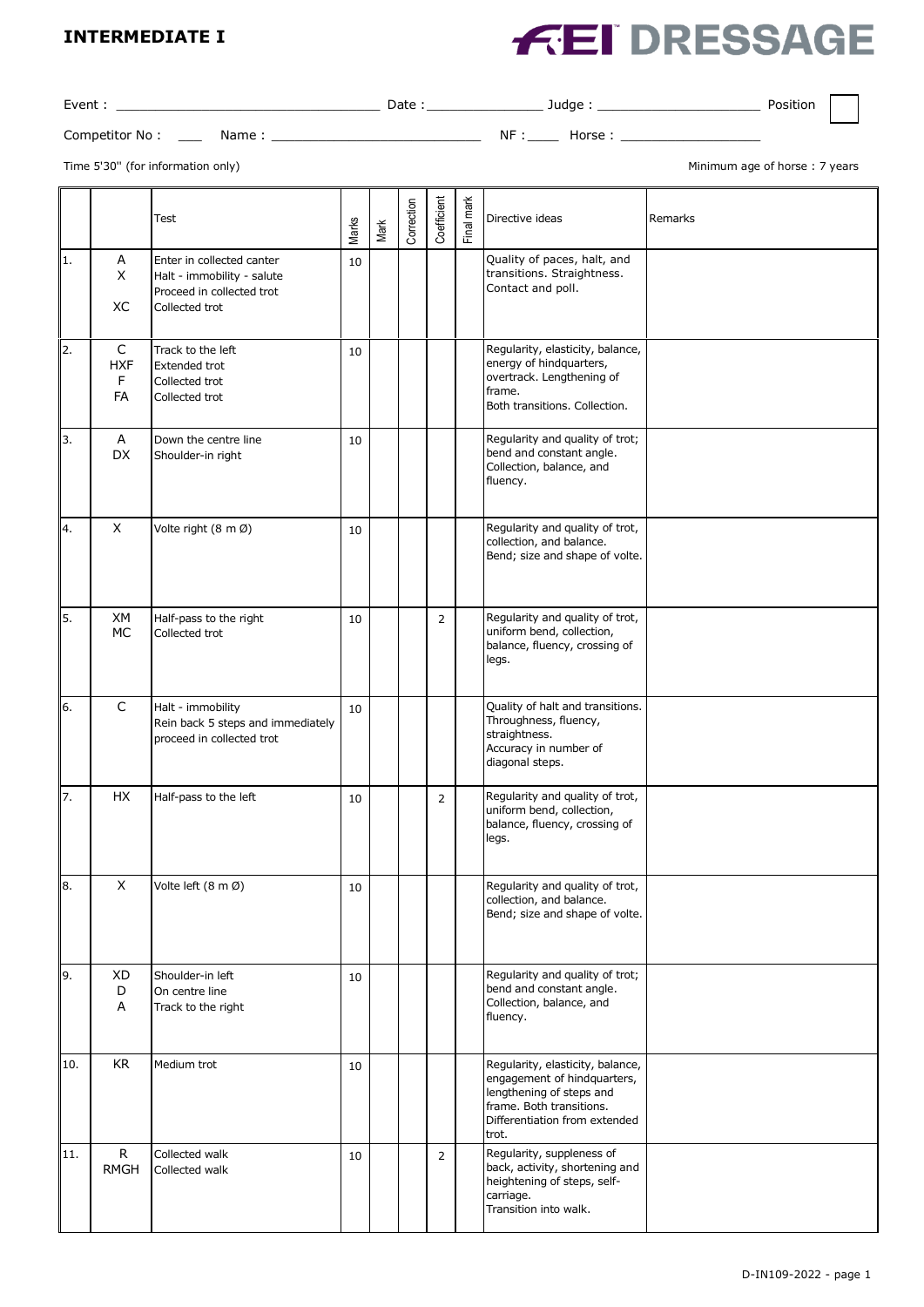## **INTERMEDIATE I**



|     |                             | Competitor No: ____ Name: _                                                                                                                                                                                                            |       |      |            |                |            | NF :_____________ Horse :                                                                                                                         |         |
|-----|-----------------------------|----------------------------------------------------------------------------------------------------------------------------------------------------------------------------------------------------------------------------------------|-------|------|------------|----------------|------------|---------------------------------------------------------------------------------------------------------------------------------------------------|---------|
|     |                             | Test                                                                                                                                                                                                                                   | Marks | Mark | Correction | Coefficient    | Final mark | Directive ideas                                                                                                                                   | Remarks |
| 12. | HB(P)                       | Extended walk                                                                                                                                                                                                                          | 10    |      |            | $\overline{2}$ |            | Regularity, suppleness of<br>back, activity, overtrack,<br>freedom of shoulder,<br>stretching to the bit.                                         |         |
| 13. | Before P<br>P<br><b>PFA</b> | Collected walk<br>Proceed in collected canter right<br>Collected canter                                                                                                                                                                | 10    |      |            |                |            | Precise execution and fluency<br>of transitions.<br>Quality of canter.                                                                            |         |
| 14. | A<br>G<br>C                 | Down the centre line<br>Between D & G 3 half-passes 5 m to either side of<br>the centre line with flying change<br>of leg at each change of direction<br>starting and ending to the right<br>Flying change of leg<br>Track to the left | 10    |      |            | $\overline{2}$ |            | Quality of canter.<br>Uniform bend, collection,<br>balance, fluency from side to<br>side.<br>Symmetrical execution.<br>Quality of flying changes. |         |
| 15. | <b>HXF</b>                  | Extended canter                                                                                                                                                                                                                        | 10    |      |            |                |            | Quality of canter, impulsion,<br>lengthening of strides and<br>frame. Balance, uphill<br>tendency, straightness.                                  |         |
| 16. | F<br><b>FAK</b>             | Collected canter and flying change<br>of leg<br>Collected canter                                                                                                                                                                       | 10    |      |            |                |            | Quality of flying change on<br>diagonal.<br>Precise, smooth execution of<br>transition. Collection.                                               |         |
| 17. | <b>KXM</b><br><b>MCH</b>    | On the diagonal 5 flying changes of<br>leg every 3rd stride<br>Collected canter                                                                                                                                                        | 10    |      |            |                |            | Correctness, balance,<br>fluency, uphill tendency,<br>straightness.<br>Quality of canter before and<br>after.                                     |         |
| 18. | H(B)<br>Ι.                  | On the diagonal<br>Pirouette to the left                                                                                                                                                                                               | 10    |      |            | $\overline{2}$ |            | Collection, self-carriage,<br>balance, size, flexion, and<br>bend. Correct number of<br>strides (6-8).<br>Quality of canter before and<br>after.  |         |
| 19. | В<br>Before & after<br>B    | Flying change of leg<br>Collected canter                                                                                                                                                                                               | 10    |      |            |                |            | Correctness, balance, fluency,<br>uphill tendency, straightness<br>of flying change.                                                              |         |
| 20. | B(K)<br>L.                  | On the diagonal<br>Pirouette to the right                                                                                                                                                                                              | 10    |      |            | $\overline{2}$ |            | Collection, self-carriage,<br>balance, size, flexion, and<br>bend. Correct number of<br>strides (6-8).<br>Quality of canter before and<br>after.  |         |
| 21. | K<br>KAF                    | Flying change of leg<br>Collected canter                                                                                                                                                                                               | 10    |      |            |                |            | Correctness, balance, fluency,<br>uphill tendency, straightness<br>of flying change.<br>Quality of canter.                                        |         |
| 22. | <b>FXH</b><br>HC            | On the diagonal 7 flying changes of<br>leg every 2 <sup>nd</sup> stride<br>Collected canter                                                                                                                                            | 10    |      |            |                |            | Correctness, balance, fluency,<br>uphill tendency, straightness.<br>Quality of canter before and<br>after.                                        |         |
| 23. | $\mathsf C$<br><b>CM</b>    | Collected trot<br>Collected trot                                                                                                                                                                                                       | 10    |      |            |                |            | Fluency; precise, smooth<br>execution of transition.<br>Collection.                                                                               |         |